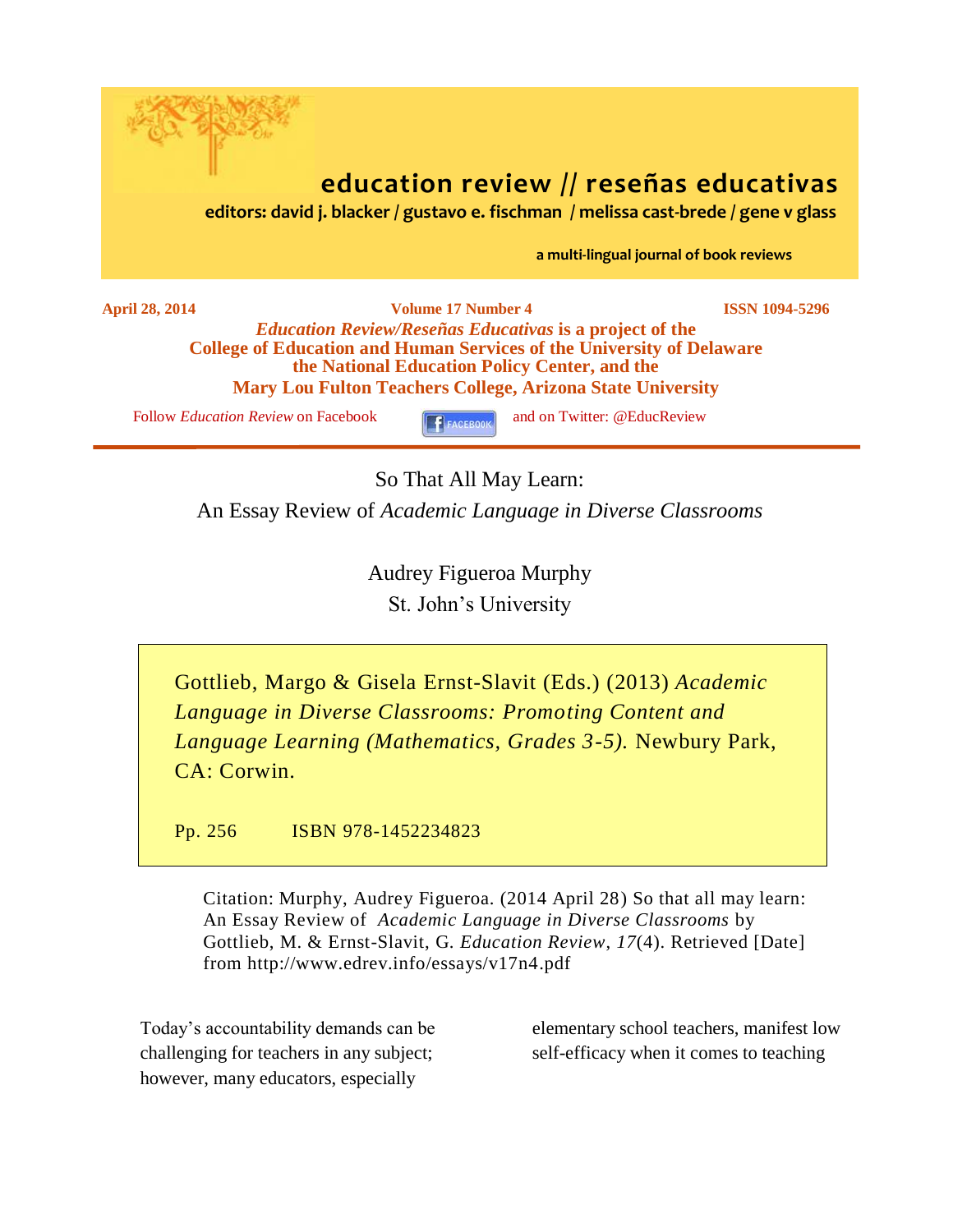mathematics (Swackhamer, Koellner, Basile, & Kimbrough, 2009; Utley, Moseley, & Bryant, 2005). The discomfort that these teachers appear to experience may derive from shortcomings in preparedness that could have been addressed in college or graduate school. A study by Ugbe, Bessong, and Agah (2010), for example, found that one-third of teachers surveyed reported having had little or no pre-service mathematics training. The roots of the problem may run deeper, as many teachers also report having found mathematics difficult during their own primary and/or secondary education (Brown, McNamara, Hanley, & Jones, 1999). Yet whatever the cause, it is clear that easing teachers' anxiety over mathematics and improving their skills in teaching this subject could bolster their ability to enhance students' success.

For this reason, teachers, districts, and students alike stand to benefit from *Academic Language in Diverse Classrooms: Promoting Content and Language Learning*  (*Mathematics, Grades 3-5*), edited by Margo Gottlieb and Gisela Ernst-Slavit. This work is part of a series that targets the needs of English language learners (ELLs) and their teachers in meeting the new Common Core State Standards (CCSS) (see National Governors' Association for Best Practices, 2012a) in English language arts and mathematics. Each of these fields is treated to separate titles that focus on grades K-2, 3- 5, and 6-8. As series editors, Gottlieb and Ernst-Slavit have overseen the production of all six volumes, as well as a seventh work,

an overview entitled *Academic Language in Diverse Classrooms: Definitions and Contexts* (2014). Both Gottlieb and Ernst-Slavit are well-known authors in the field of teaching English to speakers of other languages. They are among the contributing authors to TESOL's *PreK-12 English Language Proficiency Standards* (TESOL, 2011), and both are co-authors of an earlier work on the implementation of these standards in classroom instruction (Gottlieb, Katz, &, Ernst-Slavit, 2009). The text reviewed here, moreover, taps into aspects of Gottlieb's book *Assessing English Language Learners: Bridges from Language Proficiency to Academic Achievement* (2006), in which she emphasizes the distinction between, on the one hand, academic achievement (or content-based instruction/assessment) and, on the other, academic language proficiency for ELLs.

In the earlier work, Gottlieb argued that content-based instruction is essential for acquiring subject matter knowledge, whereas academic language is critical for mastering the English used in classroom situations; hence, both are crucial to improving the academic performance for ELLs. The current series, *Academic Language in Diverse Classrooms: Promoting Content and Language Learning,* continues this trajectory by focusing both on academic language and on the promotion of content and language learning. The work under review shares its introductory chapter, authored by Gottlieb and Ernst-Slavit, with its companion volumes; in it the editors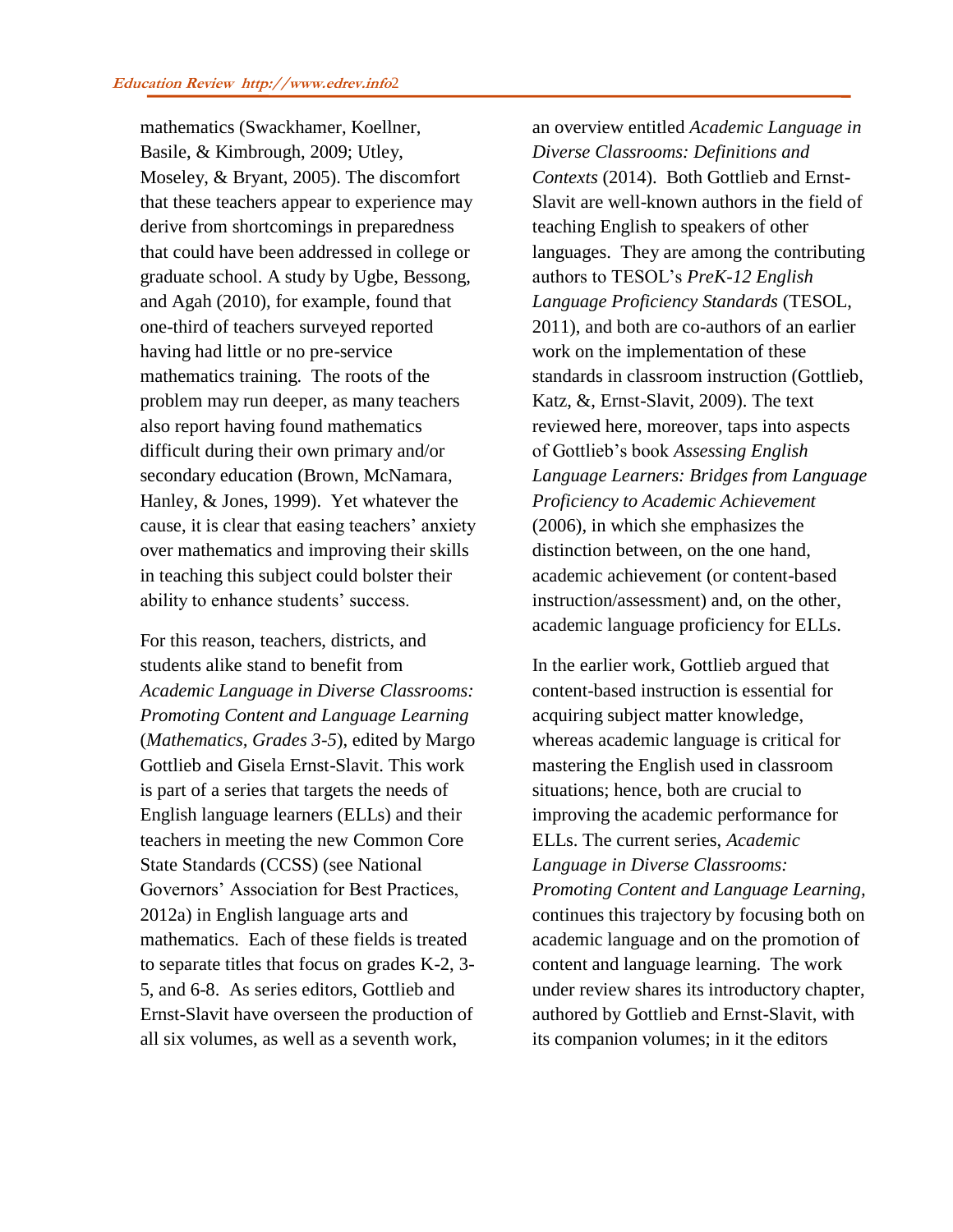provide teachers at all grade levels with an overview of the meaning of academic language and of its relationship to the Common Core State Standards in the content area of mathematics. Thereafter i.e., beginning with Chapter 2—each chapter focuses on a single grade level and curricular element: grade 3/time; grade 4/fractions; grade 5/algebra. All of these chapters maintain the focus on the use of academic language as the foundation for success in each mathematical content area*.*

Each chapter begins with a description of the distinctive proficiency level and risk factors of the target student population with respect to the math topic under study. Each also provides, at the outset, a teaching vignette that introduces some of the challenges that a teacher might encounter while working with a group of diverse ELLs during instruction on the given topic. Also noteworthy is the use of sidebars throughout the book, under the recurring heading "Consider this...." For example, the following sidebar appears in the chapter on *time*: "Consider this… Elapsed time requires students to count forward from the starting time to the ending time rather than subtract, which is often what students are inclined to try" (p. 44). Such supplements to the main line of discursive text enable teachers to expand their thinking, anticipate student errors, and reflect on what they are reading in each section.

In general, the authors' insights and suggestions—such as that abstract and quantitative reasoning can be enhanced

through the use of manipulatives, or that teachers should let students share their reasoning with their classmates both in English and in their home languages—serve as a rich resource for teachers facing the challenge of providing mathematics education to ELLs. In addition to the main text, vignettes, and sidebars, however, the chapters are also enriched with charts and appendices that teachers can use as templates in planning instruction. These templates focus on learning themes, academic language, instructional supports, differential content/language objectives, and instructional activities. Some contain questions, such as: "How can students' language and culture be tapped to enrich the unit?" (p. 23).Questions like this one help teachers to make their lesson planning process more reflective while reinforcing the idea that ELLs bring with them a rich mosaic of information and cultural knowledge that teachers can call upon to enhance the curriculum in ways that validate the students' heritage cultures. Additional templates depicting "potential challenges for ELLs in the mathematics classroom" (p. 7) describe areas that may present difficulties and include suggestions for possible solutions.These supplemental materials challenge the reader to consider the CCSS and to reflect on how these standards can be used to promote the development of academic language in each content area.

Chapter 1: "Academic Language: A Foundation for Academic Success in Mathematics"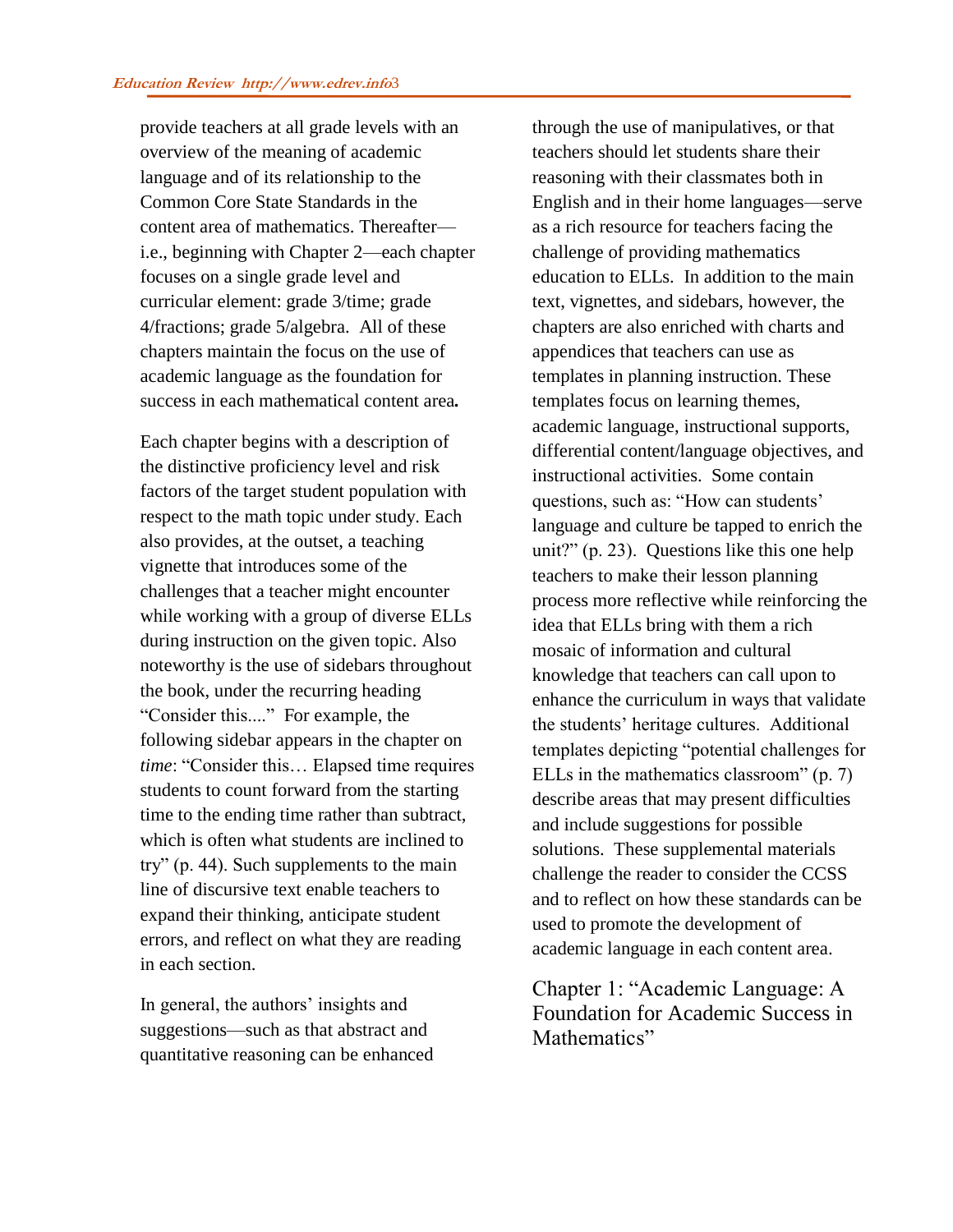Zwiers describes academic language as "the set of words, grammar, and organizational strategies used to describe complex ideas, higher-order thinking processes and abstract concepts" (2008, p. 20). Language of this kind can be challenging for ELLs because it includes sophisticated terminology and grammatical constructions that can interfere with reading comprehension and with verbal participation (Snow, 2010). Focusing first on the discourse or conversational level, shifting to the sentence level and finally honing in on the word phrase level, authors Gottlieb and Ernst-Slavit describe in this chapter the challenge of integrating academic language within the conceptual underpinnings of mathematics and aligning both to the CCSS when working with this student population. Potential challenges for ELLs in the mathematics classroom are identified and examined. The eight Standards for Mathematical Practice in the CCSS (National Governors' Association for Best Practices, 2012b) are introduced and aligned with practices that teachers of ELLs can incorporate within their classrooms in order to promote the development of academic language. This introductory chapter also discusses the impact of metacognitive, metalinguistic, and sociocultural factors on language acquisition and describes why these factors make it important for teachers to consider their students' linguistic and cultural backgrounds—in addition to their educational backgrounds—when planning mathematics instruction. As part of this process, moreover, the authors repeatedly

urge teachers to plan for language as well as content targets and to ensure that assessments are built into instruction both within and across lessons.

# Chapter 2: "Grade 3: What Time Is  $It?"$

In Chapter 2, contributing author Judith B. O'Loughlin relates the story of a third grade teacher who was teamed with a teacher of English as a second language (ESL) to work with a group of diverse ELLs on a unit on time. Three of the students had special needs, two were in the beginning stages of English acquisition, and three were considered to be intermediate English learners. The teachers grouped the students based on their needs and differentiated their math and language instruction accordingly. The beginners were provided with flash cards and directed to match time designations written as words to the same time designations written as numbers (e.g., *half past nine = 9:30*). The second group practiced their temporal concepts and expressions while learning to use conditional language, for which prompts were provided in the form of sentence stems (e.g., *If the \_\_\_\_ begins at \_\_\_\_ and is finished by \_\_\_\_, then we know that \_\_\_\_ time has passed*). The students with special needs worked directly with the teachers on using sequential expressions (*first, then, finally, etc.)* to analyze the information provided in a train schedule or timetable.

The chapter is divided into eleven sections: *Classroom context, Content and language*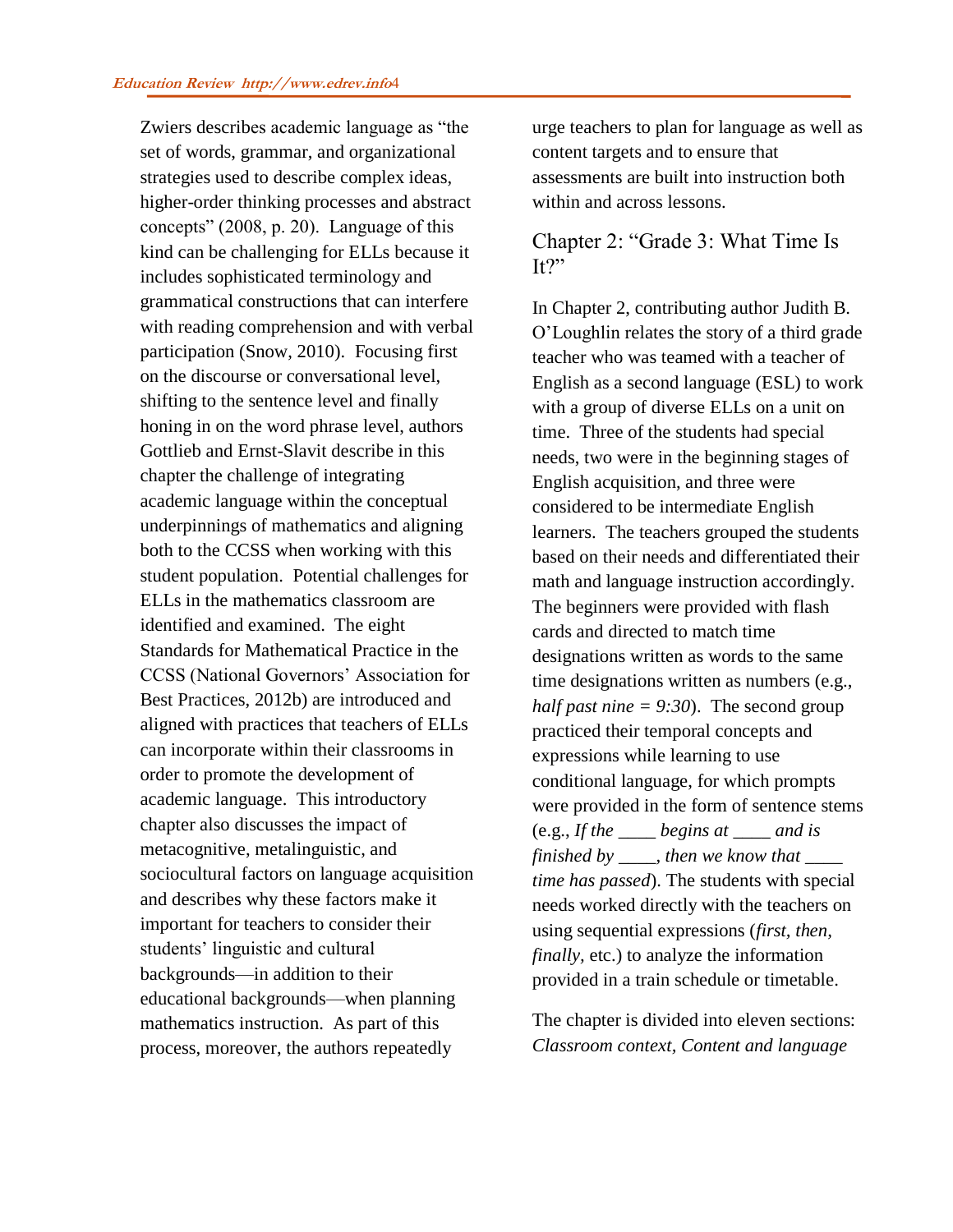*standards, Academic language throughout the unit, Content and language targets, Linguistic and cultural resources, Instructional supports, Differentiated objectives, Instructional activities, Planning assessment within and across the unit, Reflection on the unit,* and *Expanding the context***.**The third grade classroom environment is described in detail, as are the students' language and academic skills. The content and language standards for this particular grade are explained, as well as the academic language to be used throughout the unit. In keeping with the recommendations presented in the introductory chapter, targets are set for students in terms of both content and language acquisition.

Throughout the chapter, moreover, O'Loughlin includes charts and templates that orient the material to such benchmarks as mathematics reading goals, the TESOL English language Proficiency Standards in mathematics, the standard of mathematics (in the Speaking domain of language acquisition) introduced by World Class Instructional Design and Assessment (WIDA), and California's CCSS Standards for Speaking and Listening (pp. 46-47). These charts make it possible for teachers to replicate the strategies detailed in the chapter.

The chapter also parallels the introduction in breaking down the academic language to be used in the unit into its many parts, such as the discourse level (e.g., story problems), sentence level, and phrase level. Examples

relevant to each level are included to help teachers understand the importance of the distinctions and to guide teachers in their own daily mathematics instruction.

In addition, the author provides a number of creative devices to help teachers apply the material provided to their work with third grade ELL students. One such device is a template that describes the relevant range of academic language demands, divided by discourse and sentence level, but joined by a column of academic words that might prove confusing to ELLs. Differentiated content and language objectives are introduced for the types of students profiled (viz., beginners, intermediates, and those with special needs), and each contains distinctive components calculated to meet each group's unique needs. The instructional components contain dialogue between teacher and students, analyses of sample student work, and resources that include web sites that teachers can use for their preparation or in the classroom. Especially useful is the chart depicting the conversion of the lesson's rubrics into child-friendly language (p. 73), which teachers can easily replicate and post in their classrooms. Also incorporated in this chapter is a reflection section, in which the teachers share the successes and challenges of teaching content and language as a team. This section can inspire practitioners to contemplate the material provided in the chapter and to consider new ways in which to teach their own diverse ELL populations.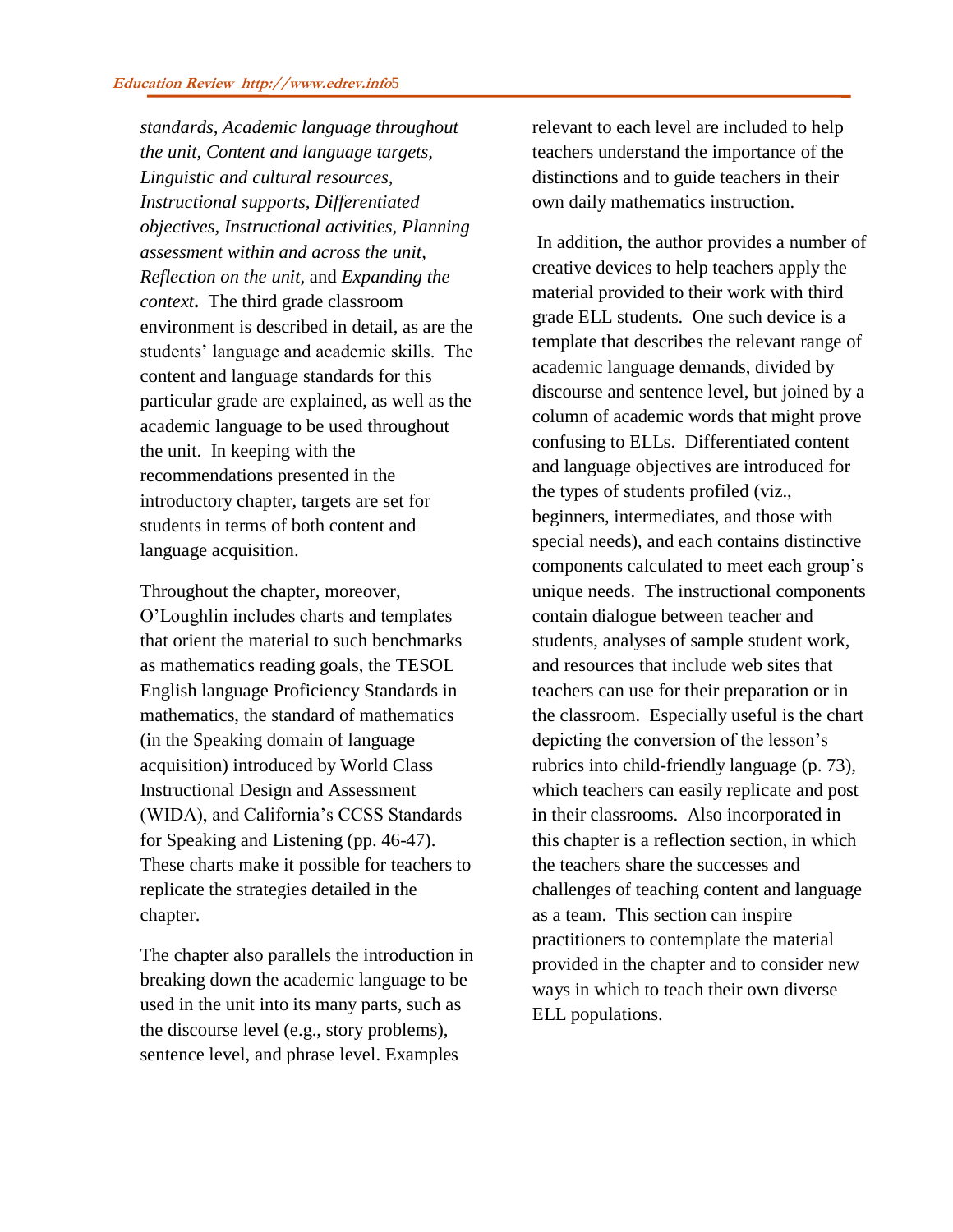# Chapter 3: "Grade 4: Who Needs Fractions?"

Chapter 3, written by the editors together with David Slavit, follows the same format as Chapter 2. Once again, we are introduced to a teacher, her students, and the challenges faced in her classroom. In this case, however, the focus is on fourth grade**,** and the topic is fractions.

The students' language and learning characteristics are profiled, and they emerge as even more diverse than those of the group presented in the previous chapter. This class contains students with English proficiency levels from 1 to 4 (TESOL, 2011; WIDA, 2011b)**,** two students who recently exited from language support (former ELLs), and three who are proficient English speakers from linguistically diverse backgrounds. Content and language targets for these students are clearly specified in a chart depicting Spanish and English cognates that might be encountered in a unit on fractions. Realia, which have been found to be effective in supporting second language learning (Fojkar, Skela, & Kovac, 2013; Janzen, 2008; Thekes, 2011), are used to make meaning clear. An example is the use of a mathematical word wall, which encourages interactive peer-to-peer discussion. A further example of the use of real life materials is the incorporation of a brownie recipe to illustrate fraction concepts. This activity has the added bonus of strengthening the link between home and school.

This chapter is replete with templates describing the CCSS for mathematics as well as explanations for the five categories of TESOL's English language proficiency standards, which are:

1) communicating for instructional, social and intercultural purposes in the classroom 2) communicating for academic purposes in language arts

3) communicating for academic purposes in mathematics

4) communicating for academic purposes in science

5) communicating for academic purposes in social studies (TESOL, 2011).

These standards are presented using the four language domains of listening, speaking, reading, and writing. For example, the authors highlight the language domain of *speaking* to describe how classroom tasks are differentiated by English proficiency level. Other templates present math problems in which academic language plays a palpable role, and words, phrases, and grammatical structures that can prove troublesome for ELLs are highlighted**.** Furthermore, this chapter links mathematics to the CCSS for English language arts and for literacy in history/social studies, science and technical subjects (SL.4.1). These content standards are interwoven with mathematical problem solving tasks, enabling students to strengthen their oral language proficiency while unearthing mathematical solutions in these subject areas.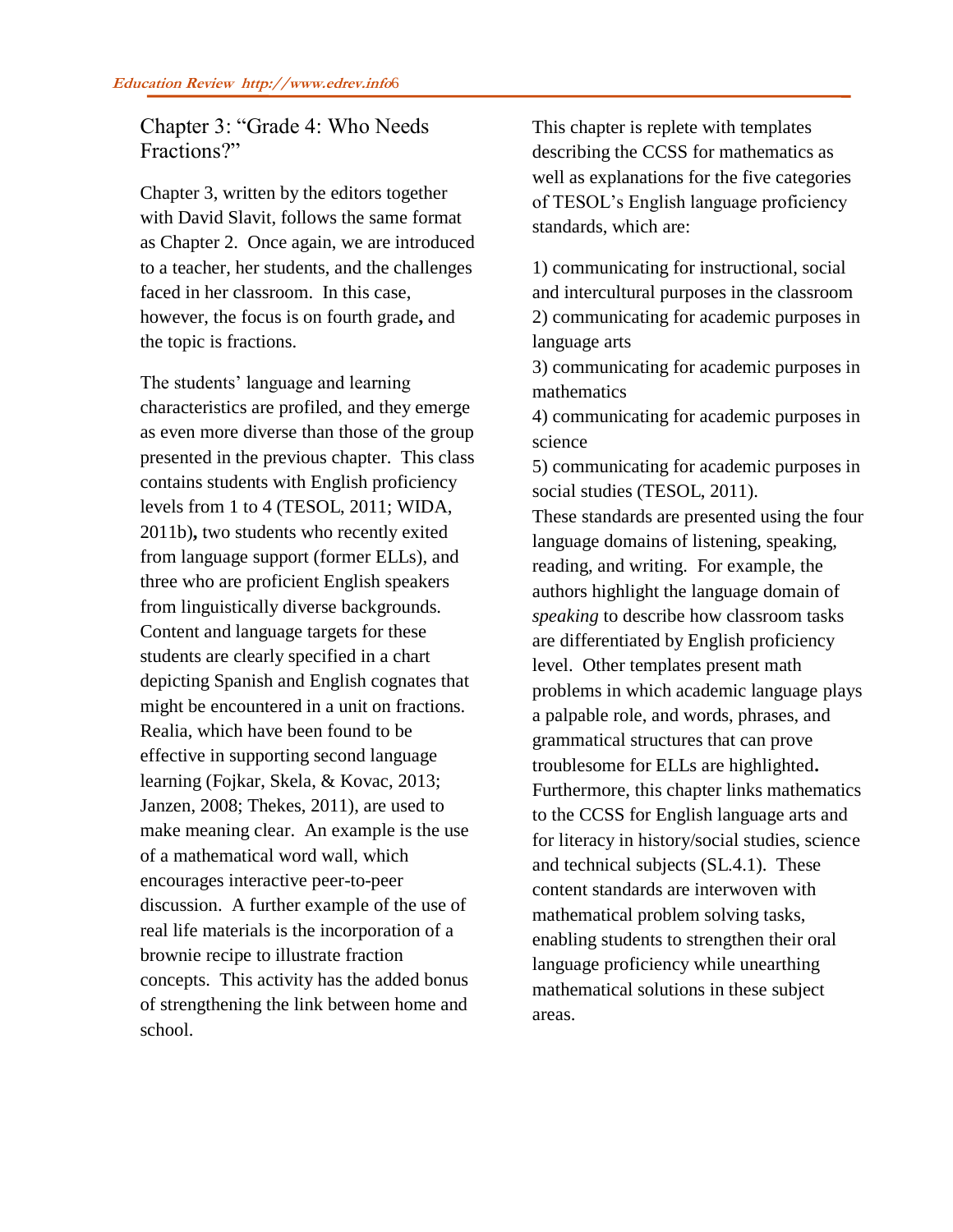Also helpful in this chapter is the manner in which the authors break math content down into foundational concepts (i.e., what students should know) and skills (i.e., what students should be able to do). This approach makes it easier to show how content objectives can be differentiated when instructing diverse groups of student. While rehearsing the concepts within the mathematics CCSS, for example, the authors isolate the skills that ELLs need in order to comprehend the broad topics of equivalent fractions and common denominator/numerators. Content objectives are included, along with alternate examples for students who struggle with the associated concepts and/or skills. Consequently, the sections on differentiated content and language objectives pave the way for practitioners to break down the language and content of the standards for their own students, and examples of instructional strategies are also provided.

Eventually, the chapter returns to the profiled classroom, where the teacher at one point observes that the conversation among the ELLs is deteriorating due to their inability to express their thoughts coherently. She steps in and articulates the intent of the student talk, thus demonstrating how paraphrase can support discourse. In doing so she highlights a way in which even novice teachers can use modeling to scaffold language skills for ELLs.

The chapter ends with a discussion of assessment, which is related back to the unit's initial objectives. Assessment

templates pair conceptual knowledge with performance skills across the four language domains of listening, speaking, reading, and writing. The concluding reflection piece, moreover, provides the reader with a means to assess oral academic language skills, as well as for students to assess their own learning. Finally, at the end of this and every chapter, references and resources are provided that practitioners can mine for further materials suitable for creative inclusion in their own instructional units.

# Chapter 4: "Grade 5: Algebra Describes the World"

In Chapter 4, authors Jennifer M. Bay-Williams, Rose M. Glasser, and Tricia A. Bronger strive to make learning meaningful for students as they relate it to the real world experience of a fifth grade classroom. The setting is a newcomers' academy in which all of the students are multilingual. Relatively recent arrivals, none of the students profiled in this chapter has yet reached an English proficiency level higher than 2.0 as measured by ACCESS for ELLs (WIDA, 2011a), the state's designated assessment tool. Although many of these students are literate in their own languages, and have had previous formal education, they encounter challenges that arise not only from the language of instruction (English) but also because the methods taught in the United States for solving certain math problems differ significantly from those used in other countries. This chapter addresses some of these challenges while demonstrating ways in which U.S. teachers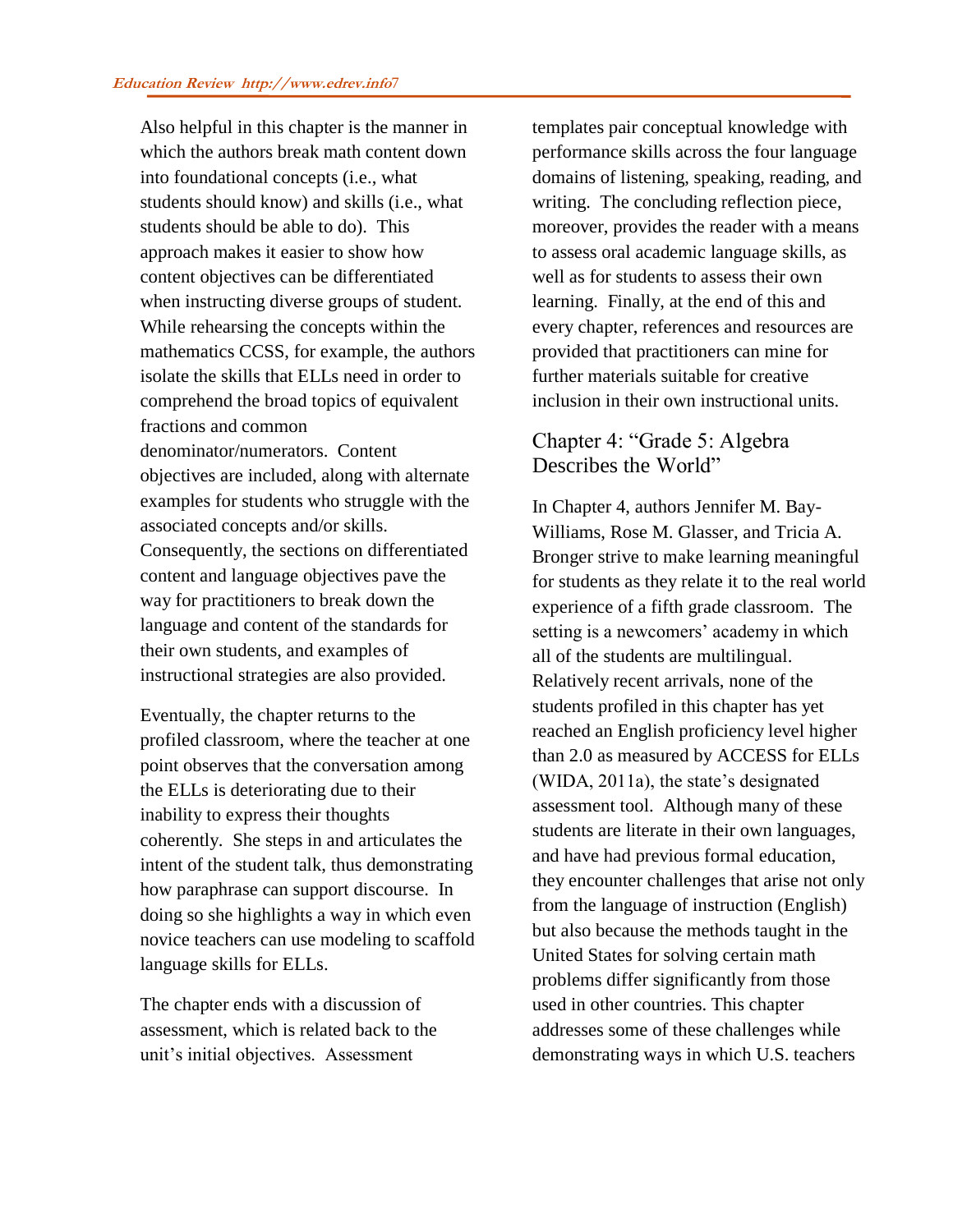can help ELLs find a firm footing in the classroom.

The theme of the sample unit, Two of Everything, is based on a Chinese folktale, thus making it culturally relevant to many of the students in the profiled class. The story sets up a pattern of *in the pot* and *out of the pot*, which eventually evolves into the algebraic terms of input and output. Integrated within the chapter's storyline are the mathematical standards from the CCSS, as well as the CCSS in English language arts, which are displayed in two of the many templates that appear throughout the unit. The chart entitled English Language Development, Standard 1 (p. 131) highlights the connections between the CCSS, contexts for language use, and cognitive functions. Moreover, the authors differentiate the speaking component of this standard by levels (1-5), with examples of speaking expectations provided for each level.

As in the other chapters, there is a section on academic language, in which key expressions associated with the topic are broken down and analyzed at the discourse level, sentence level, and word level. The sidebar feature for this chapter differentiates various meanings of the equal symbol  $(=)$ , and the authors highlight the progression by which students initially view this symbol as pointing toward an anticipated answer and later evolve a more sophisticated understanding of its role as signifying the equality of the quantities on either side of the equation.

Examples of ways in which math instruction and language arts can intersect in order to make math work more comprehensible for ELLs appear throughout the chapter. One template juxtaposes rules used in English against others seen in math examples.For instance, a *rule* in English might be to *raise your hand when you wish to talk in class*, while an example of a *rule* in mathematics might be that *a number that is written without any sign in front of it is understood to be a positive number*.This fusion of math and language is put into practice as students create stories about mathematical patterns and ask their peers to translate them into mathematical examples. In this regard, the use of realia and concrete experiences assists students to move from the *hands on,* concrete stage to more abstract thinking, and, by working in groups with similar English proficiency and home language, the students are able to receive support not only from the teacher, but also from their peers for example to clarify concepts using their home language.

## Conclusion

The teachers profiled in each chapter/story encourage their students to use language and higher order thinking skills to create new and different ways to write problems and/or arrive at solutions. Throughout the vignettes, indeed, they model useful classroom strategies for achieving these objectives. Moreover, by teasing out differentiated language objectives for each topic according to English proficiency level, the contributors and editors have created a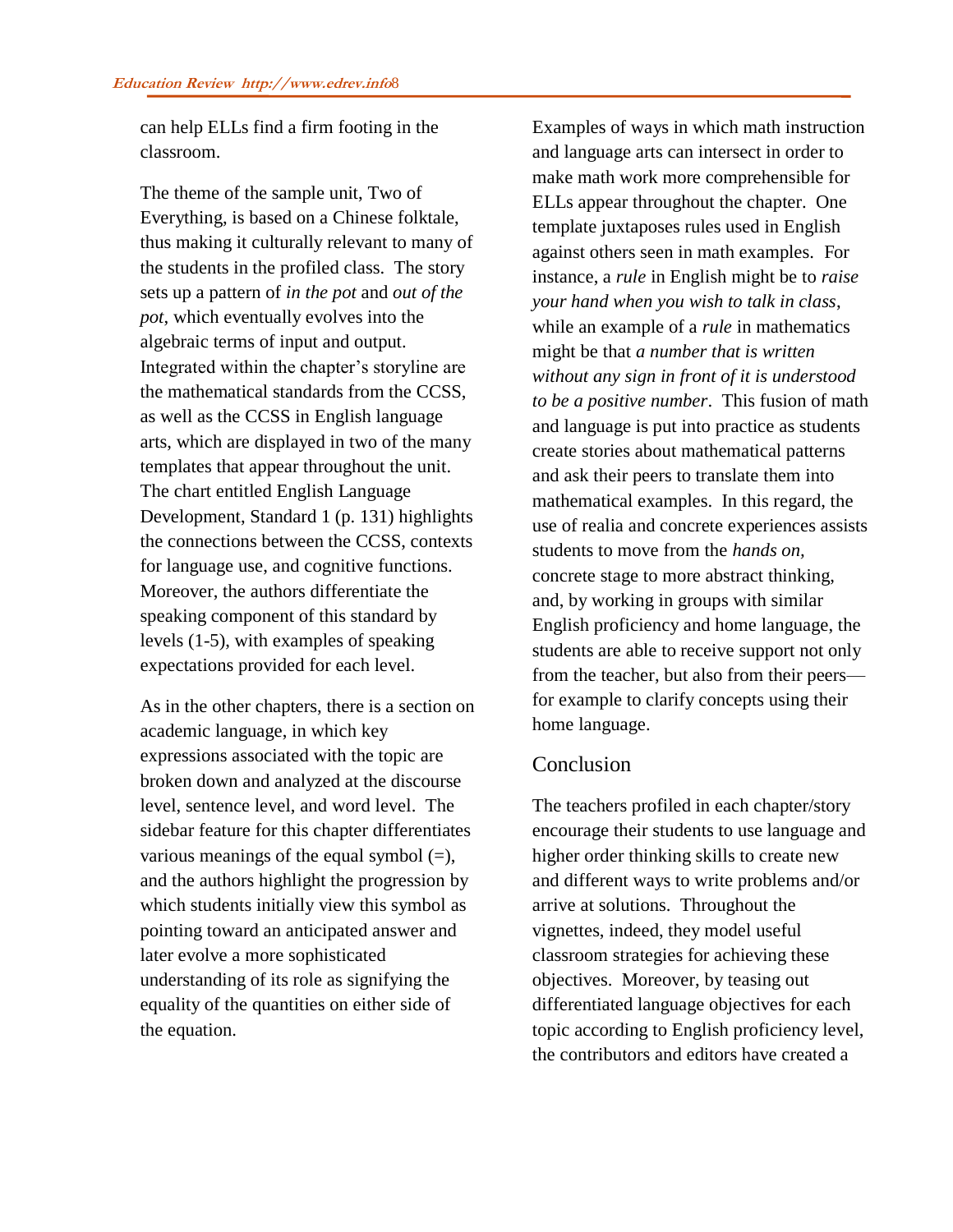particularly significant resource for their target audience. Using this work, teachers can learn to distill the demands of the CCSS and state standards into meaningful units that are not only aligned to the standards but also matched to students' emerging English language skills.

The lessons for each math topic incorporate language objectives, focus on academic language, and include assessment plans and materials that ensure validity—an important point for teachers of ELLs, since validity is often violated when ELLs take math tests that emphasize comprehension of word problems. Throughout the vignettes, moreover, the teachers also model reflective practice, in which they consider whether student difficulties result from math concepts or from linguistic demands. Ultimately, in fact, what the work's stories, model lessons, suggestions, and resources demonstrate is that by increasing and finetuning language support, as well as by providing additional opportunities for writing and speaking, all students, including beginning ELLs, can be nurtured to understand mathematical concepts and to find solutions to grade level problems.

### References

- Brown, T., McNamara, O., Hanley, U., & Jones, L. (1999). Primary student teachers' understanding of mathematics and its teaching. *British Educational Research Journal*, *25*(3), 299-322.
- Fojkar, M. D., Skela, J., & Kovac, P. (2013). A study of the use of narrative in

teaching English as a foreign language to young learners. *English Language Teaching, 6*(6), 21-28.

- Gottlieb, M. (2006). *Assessing English language learners: Bridges from language proficiency to academic achievement.* Thousand Oaks, CA: Corwin Press.
- Gottlieb, M., Katz, A., &. Ernst-Slavit, G. (2009). *Paper to practice: Using the TESOL English language proficiency standards in PreK-12 classrooms.* Alexandria, VA: Teachers of English to Speakers of Other Languages.
- Gottlieb, M. H., & Ernst-Slavit, G. (2013). *[Academic language in diverse](http://www.amazon.com/Academic-Language-Diverse-Classrooms-Mathematics/dp/1452234825/ref=sr_1_1?s=books&ie=UTF8&qid=1391091922&sr=1-1&keywords=academic+language+in+diverse+classrooms)  [classrooms: English language arts,](http://www.amazon.com/Academic-Language-Diverse-Classrooms-Mathematics/dp/1452234825/ref=sr_1_1?s=books&ie=UTF8&qid=1391091922&sr=1-1&keywords=academic+language+in+diverse+classrooms)  [grades 3-5: Promoting content and](http://www.amazon.com/Academic-Language-Diverse-Classrooms-Mathematics/dp/1452234825/ref=sr_1_1?s=books&ie=UTF8&qid=1391091922&sr=1-1&keywords=academic+language+in+diverse+classrooms)  [language learnin](http://www.amazon.com/Academic-Language-Diverse-Classrooms-Mathematics/dp/1452234825/ref=sr_1_1?s=books&ie=UTF8&qid=1391091922&sr=1-1&keywords=academic+language+in+diverse+classrooms)*g. Thousand Oaks, CA: Corwin Press.
- Gottlieb, M. H., & Ernst-Slavit, G. (2014). *Academic language in diverse classrooms: Definitions and contexts*. Thousand Oaks, CA: Corwin Press.
- Janzen, J. (2008). Teaching English in the content areas. *Review of Educational Research, 78*(4), 1010-1038.
- National Governors' Association for Best Practices. (2012a). *Common core state standard initiave.* Retrieved from [www.corestandards.org](http://www.corestandards.org/)
- National Governors' Association for Best Practices. (2012b). *Standards for mathematical practice.* Retrieved from [http://www.corestandards.org/Math/Pratice](http://www.corestandards.org/Math/Practice)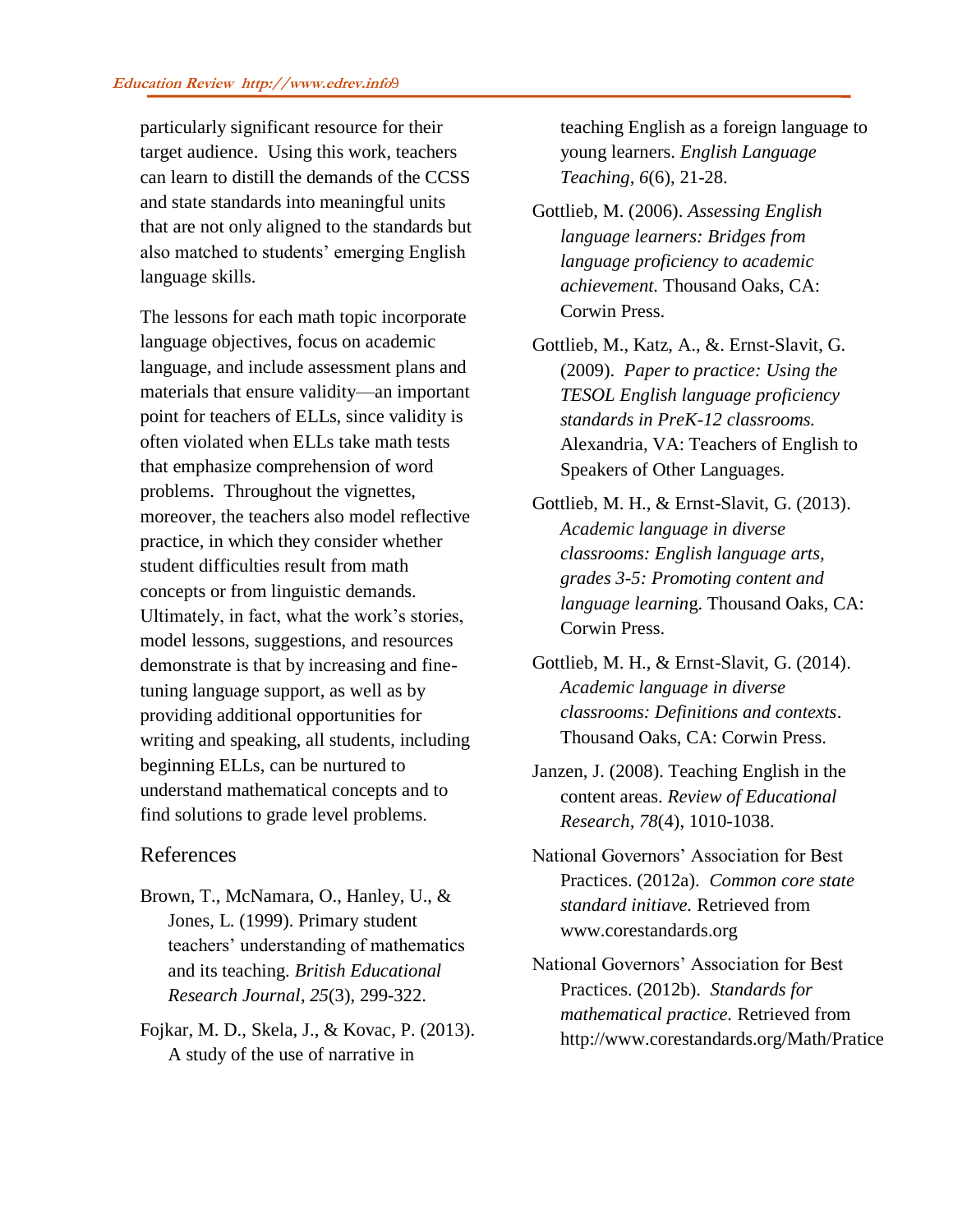- Snow, C. (2010). Academic language and the challenge of reading for learning about science. *Science, 328*(5977), 450- 452.
- Swackhamer, L.E., Koellner, K., Basile, C., & Kimbrough, D. (2009). Increasing the self-efficacy on inservice teachers through content knowledge. *Teacher Education Quarterly, 36*(2), 63-78.
- TESOL (2011). *PreK-12 English language proficiency standards*. Retrieved from http://www.tesol.org/docs/books/bk\_pre k12elpstandards\_framework\_318.pdf?sf vrsn=2
- Thekes, J. I. (2011). Presentation of language games that engage learners in the TEFL classroom. *The Journal of Linguistic and Intercultural Education, 4*, 205-217, 266.
- Ugbe, A. U., Bessong, F. E., & Agah, J. J. (2010). The mathematics/science teachers' factor in achievement of the goal of universal basic education. *Global Journal of Educational Research, 9*(1/2), 35-37, 39-43.
- Utley, J., Moseley, C., & Bryant, R. (2005). Relationship between science and mathematics teaching efficacy of preservice elementary teachers. *School Science and Mathematics, 105*(2), 82-87.
- World Class Instructional Design and Assessment. (2007). *English language proficiency and resource guide, prekindergarten through grade 12* (2007 ed.). Madison, WI: Board of Regents of the University of Wisconsin System, on

behalf of the WIDA Consortium, [www.wida.us](http://www.wida.us/)

World Class Instructional Design and Assessment. (2011a). ACCESS for ELLs. Retrieved fro[mwww.wida.us/assessment/ACCESS/](http://www.wida.us/assessment/ACCESS/)

- World Class Instructional Design and Assessment. (2011b). *Standards and instruction.* Retrieved from [www.wida.us](http://www.wida.us/)
- Zwiers, J. (2008). *Building academic language: Essential practices for content classrooms*. San Francisco, CA: Jossey-Bass.

About the Reviewer

Audrey Figueroa Murphy, is an Assistant Professor of TESOL at St. John's University, Queens, NY; [murphya3@stjohns.edu.](mailto:murphya3@stjohns.edu)Her research focuses on the models and methods of ELL instruction, and the impact of educational reform initiatives on ESL teachers and students.